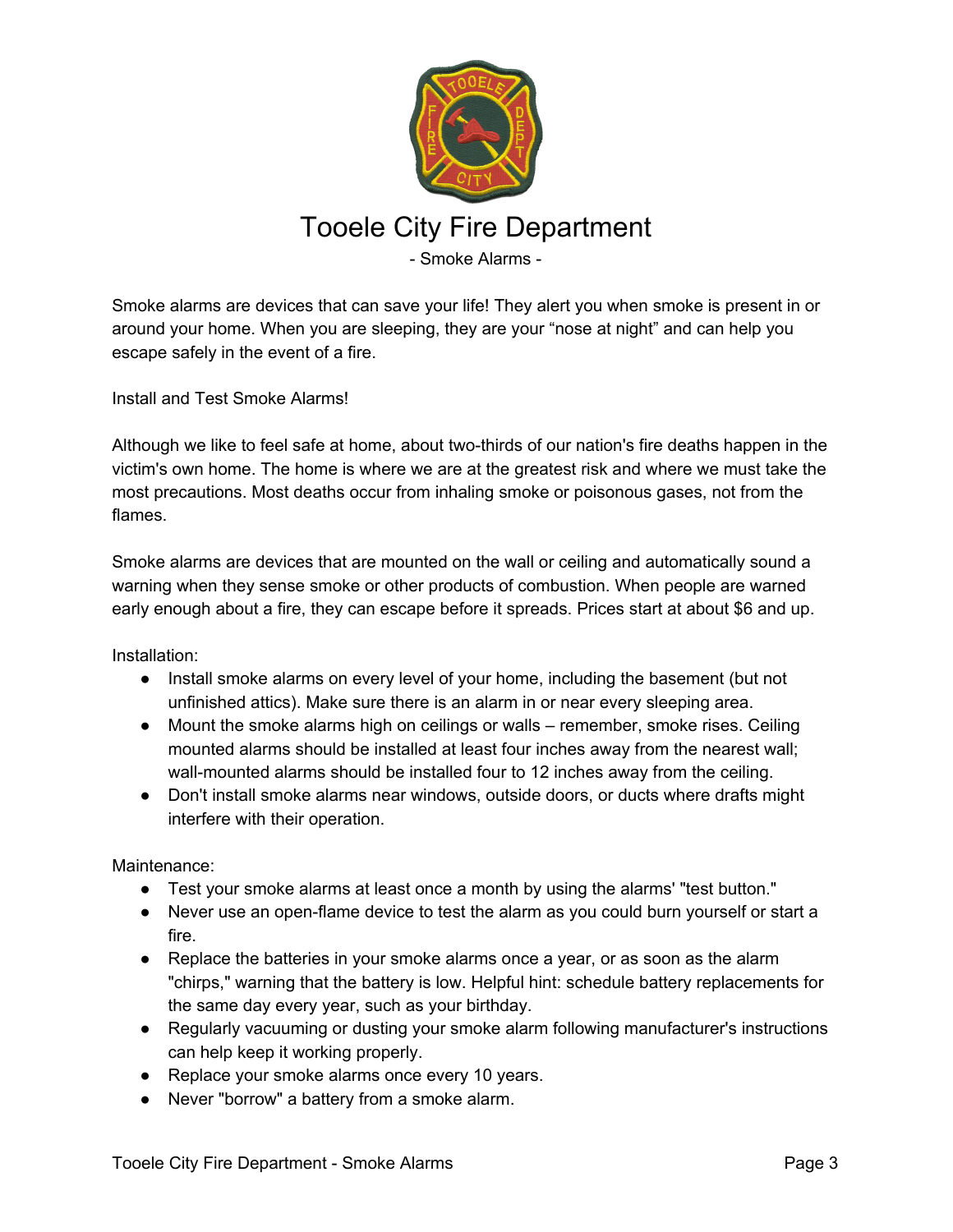- Make sure that everyone in your home can hear and recognize the sound of the alarm and knows how to react immediately.
- Don't paint your smoke alarms; paint or other decorations could keep them from working when you most need it.
- ●

Types of Smoke Alarms

- Ionization This is the most commonly available smoke alarm. This kind of technology detects fast burning, rapidly moving fires.
- Photoelectric Many smoke alarms also contain this kind of technology. These sensors detect slow, smoldering fires.
- Dual-sensing One alarm that contains both technologies of ionization and photoelectric.

REMEMBER BOTH KINDS OF FIRES CAN KILL YOU IF YOU DON'T ESCAPE IN TIME!

Most smoke alarms are battery operated. Many older alarms use 9 volt batteries. Even if a battery is hardwired in to the home's electrical system, a battery is usually included as a "backup" in case of power failure.

Some of the newer smoke alarms can use lithium batteries. While lithium batteries usually cost more, they last much longer - as much as five to seven years longer than a 9 volt battery.

Currently, there are smoke alarms available that use both ionization and photoelectric sensors. These "dual sensing" alarms offer better protection for your family. Several of the dual sensing models can also use long-life lithium batteries. Using a dual sensing smoke alarm with a lithium battery offers the safest protection for you and your family.

## Where to install smoke alarms

It is recommended that every home have a smoke alarm outside each sleeping area and on every level of the home including basements.

- For the most protection, install a smoke alarm in each bedroom.
- Hallways longer than 30 feet should have a smoke alarm at each end.
- Install smoke alarms at the top of each stairwell.
- Smoke alarms in kitchens should be kept away from cooking fumes or smoking areas.
- Install smoke alarms on walls at least 12 inches from the ceiling.
- Smoke alarms can be installed on ceilings but be kept at least 18 inches away from dead air space near walls and corners.

Where smoke alarms should not be installed.

- Do not install smoke alarms near fireplaces and wood stoves. This will cause "false alarms".
- Drafts can affect how the smoke alarm works, so avoid installing near windows and doors.
- Never place a smoke alarm closer than three feet from an air register that could recirculate smoke.
- Do not install smoke alarms in laundry rooms or garages.

●